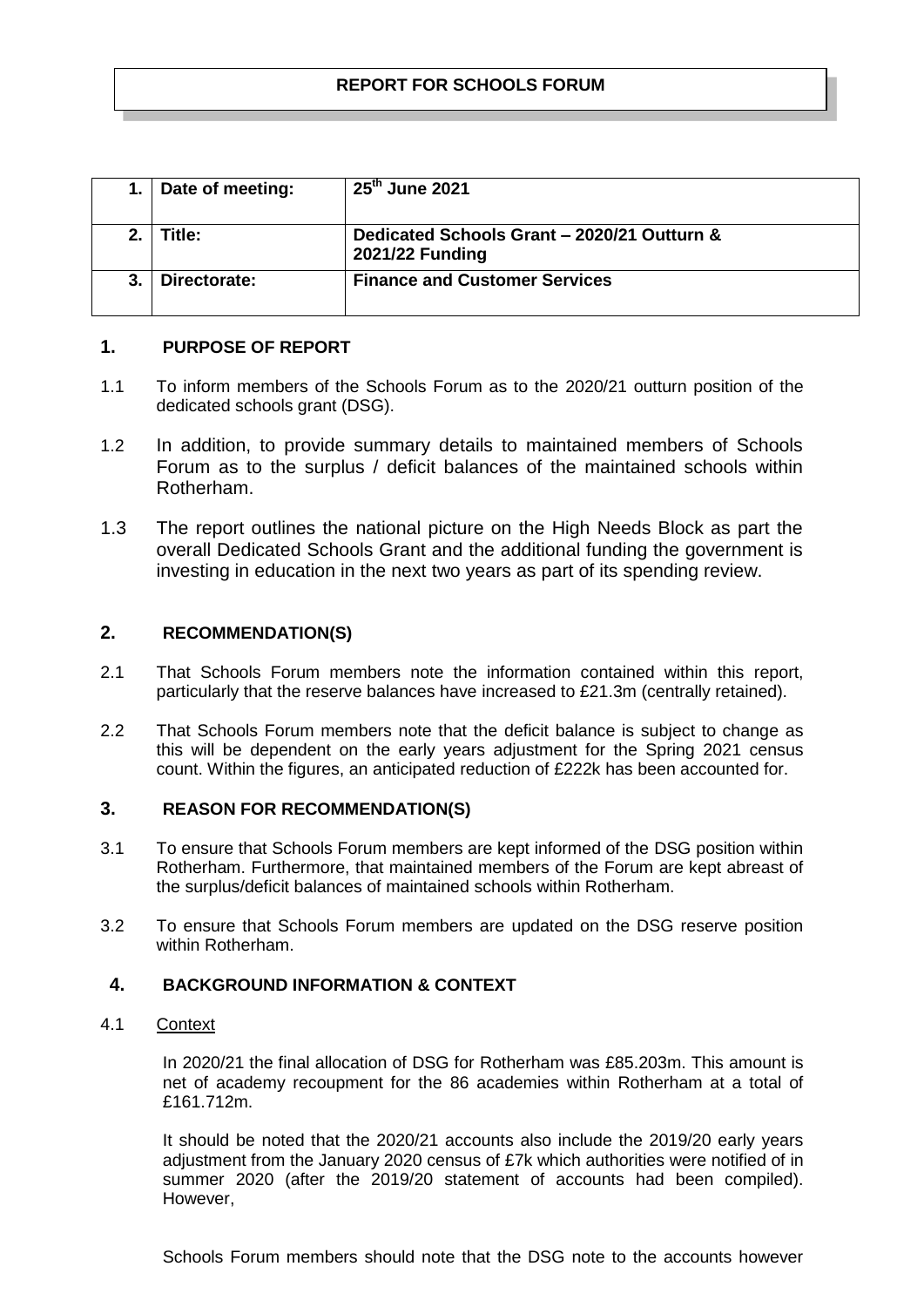was updated to include this.

#### 4.2 Centrally retained balance

The DSG central reserve deficit balance brought forward to 2020/21 was19.9m.

As reported to Schools Forum throughout the year; pressures on high needs expenditure continued with a further deficit in 2020/21 of £2.0m which has contributed to a net deficit in the DSG Central Reserve of £21.3m after taking account of DSG balances in other DSG funding blocks and PRU balances.

It should be noted, as outlined elsewhere in the report, that the local authority has modelled the impact of the January 2021 early years census data and are expecting a reduction in funding of £222k. This has been taken into consideration in the production of the 2020/21 final accounts. The actual adjustment will be known in summer 2021.

The £222k anticipated reduction in funding is made up of estimated clawbacks of £118k for 3 & 4 year olds, £95k for 2 year olds, £12k for Nursery Schools supplementary funding and offset by an estimated increase of £3k for Early Years Pupil Premium.

#### *High Needs Block Element*

The High Needs Block over spend is as a result of a number of factors; an overall increase in Education Health and Care Plans, an increase in the number of young people aged 16 to 25 with an EHCP who are now the responsibility of the LA to fund, an increase in the number of children accessing higher cost provision and an increase in the number of pupils in Alternative Provisions (Pupil Referral Units).

The deficit reflects system wide issues in how the funding is determined. Whilst the allocation moved to a formulaic basis in 2018/19 and now includes proxy indicators of SEND within the population, a large element of the grant remains fixed based on historic spend.

In 2020/21 Rotherham were successful in submitting a disapplication request to the Secretary of State to transfer 1.5% of the DSG Schools Block allocation (£2.96m) to the High Needs Block. The transfer is for one year only and to continue with the transfer of funding a new application is required each financial year.

Despite the £3.0m transfer of funding into the High Needs Block there was still a overspend of £2.0m (financial pressure would be £5.0m without the transfer) in the 2020/21 financial year.

#### *2021/22 & Future Years*

The Government spending review announced additional funding for schools and high needs, compared to 2019-20, will rise by £4.8 billion for 2021-22 and £7.1 billion for 2022-23.

In 2021/22 the £4.8 billion is split £4.020 billion to the Schools Block and £0.780 billion to the High Needs Block; the funding split for future years still to be determined. For Rotherham this is an additional £5.5m for schools and £5.3m in the High Needs Block.

#### **5. Individual School Budgets**

5.1 As set out within the Rotherham Scheme for Financing Schools, individual schools are permitted to carry forward balances to be spent or replenished in subsequent financial years. In total, the carry forward on individual school budgets (listed below) is an overall combined surplus of £3.180m.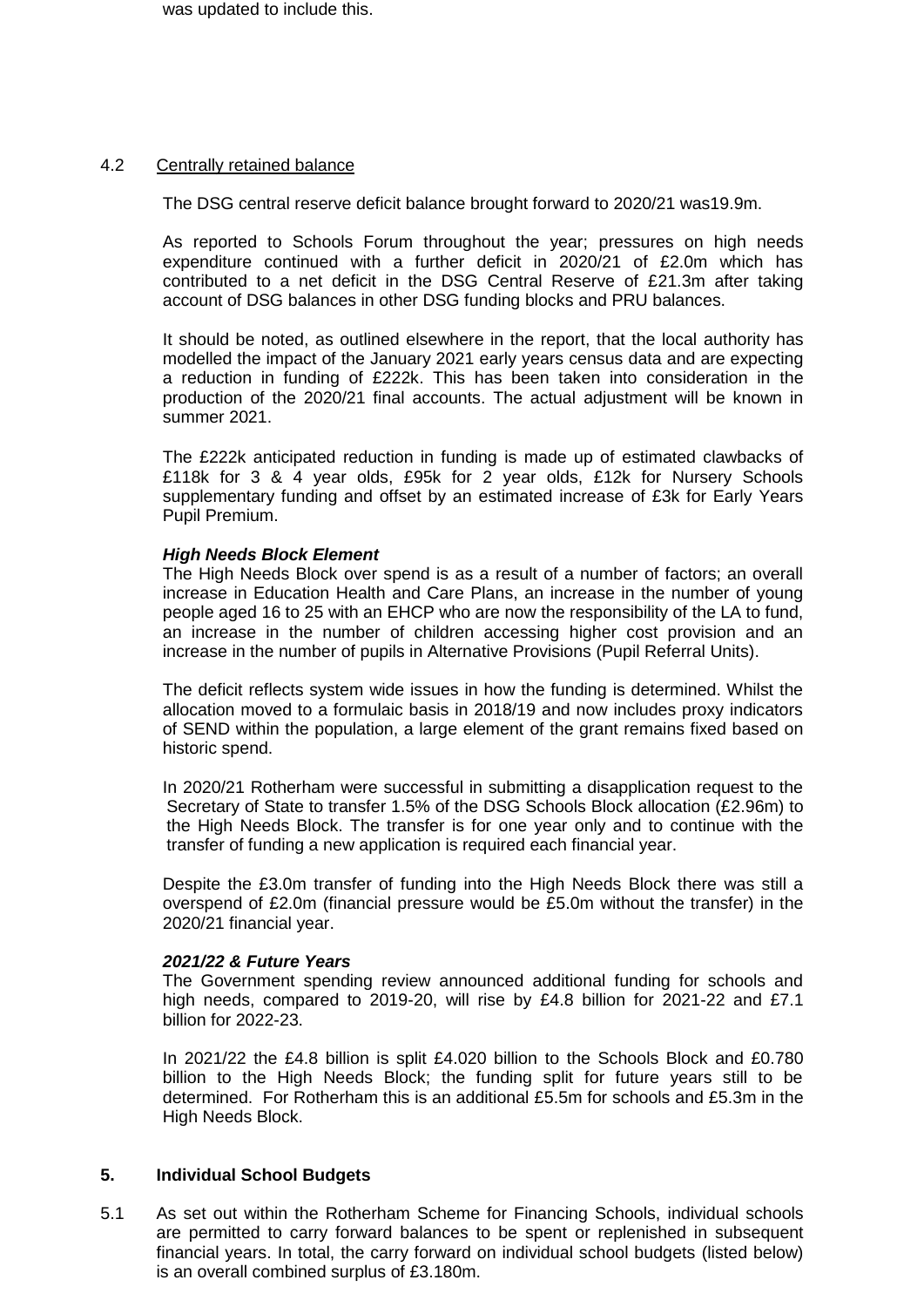| <b>Value of Balance</b>     | <b>Number</b><br>Ωf<br><b>Schools</b> | % of Total<br><b>Number of</b><br><b>Schools</b> | <b>Combined Value of</b><br><b>Balance</b> |
|-----------------------------|---------------------------------------|--------------------------------------------------|--------------------------------------------|
| Deficit Balance             | 4                                     | 14%                                              | $-226,551$                                 |
| Surplus £20,001 - £50,000   | 7                                     | 23%                                              | 285,775                                    |
| Surplus £50,001 - £100,000  | 6                                     | 20%                                              | 422,209                                    |
| Surplus £101,001 - £250,000 | 10                                    | 33%                                              | 1,551,343                                  |
| Surplus £250,001 +          | 3                                     | 10%                                              | 1,147,030                                  |
| <b>Total</b>                | 30                                    | 100%                                             | 3,179,806                                  |

### 5.2 Surplus balances

As at 31st March 2021, the movement on surplus balances when compared with 2019/20 reflected an increase in year of £1.022m as follows:

| 2019-2020        |                   | 2020-2021        |                   | <b>Change in Year</b> |                   |
|------------------|-------------------|------------------|-------------------|-----------------------|-------------------|
| No of<br>Schools | Value in<br>£'000 | No of<br>Schools | Value in<br>£'000 | No of<br>Schools      | Value in<br>£'000 |
| 35               | 2,461             | 30               | 3,180             | -5                    | 719               |

The increase in the level of surplus takes account of the 5 schools that have converted to academies during 2020/2021. The in-year academy conversions were schools with cumulative balances of £303k as at  $31<sup>ST</sup>$  March 2020.

Of the total 2020/21 surplus balances, 10 schools hold balances above the thresholds set out in the Scheme for Financing Schools. The Scheme for Financing Schools sets out the financial arrangement between the local authority and the maintained schools. The scheme states that if a schools balance has exceeded the allowable surplus (8% of school budget share for nursery, primary and special, 5% for secondary) and allowing for commitments and any amounts assigned for a specific purpose then the local authority may deduct an amount equal to the excess balance.

Schools have recently submitted excess surplus balance plans detailing intended use.

#### 5.3 Deficit balances

As at 31st March 2021, the movement on deficit balances in comparison with 2019/20 shows a decrease in the value of the deficit by £141k as follows:

|                  | 2019-2020 | 2020-2021      |                                        | <b>Change in Year</b> |                   |
|------------------|-----------|----------------|----------------------------------------|-----------------------|-------------------|
| No of<br>Schools | £'000     | <b>Schools</b> | Value in   No of   Value in  <br>£'000 | No of<br>Schools      | Value in<br>£'000 |